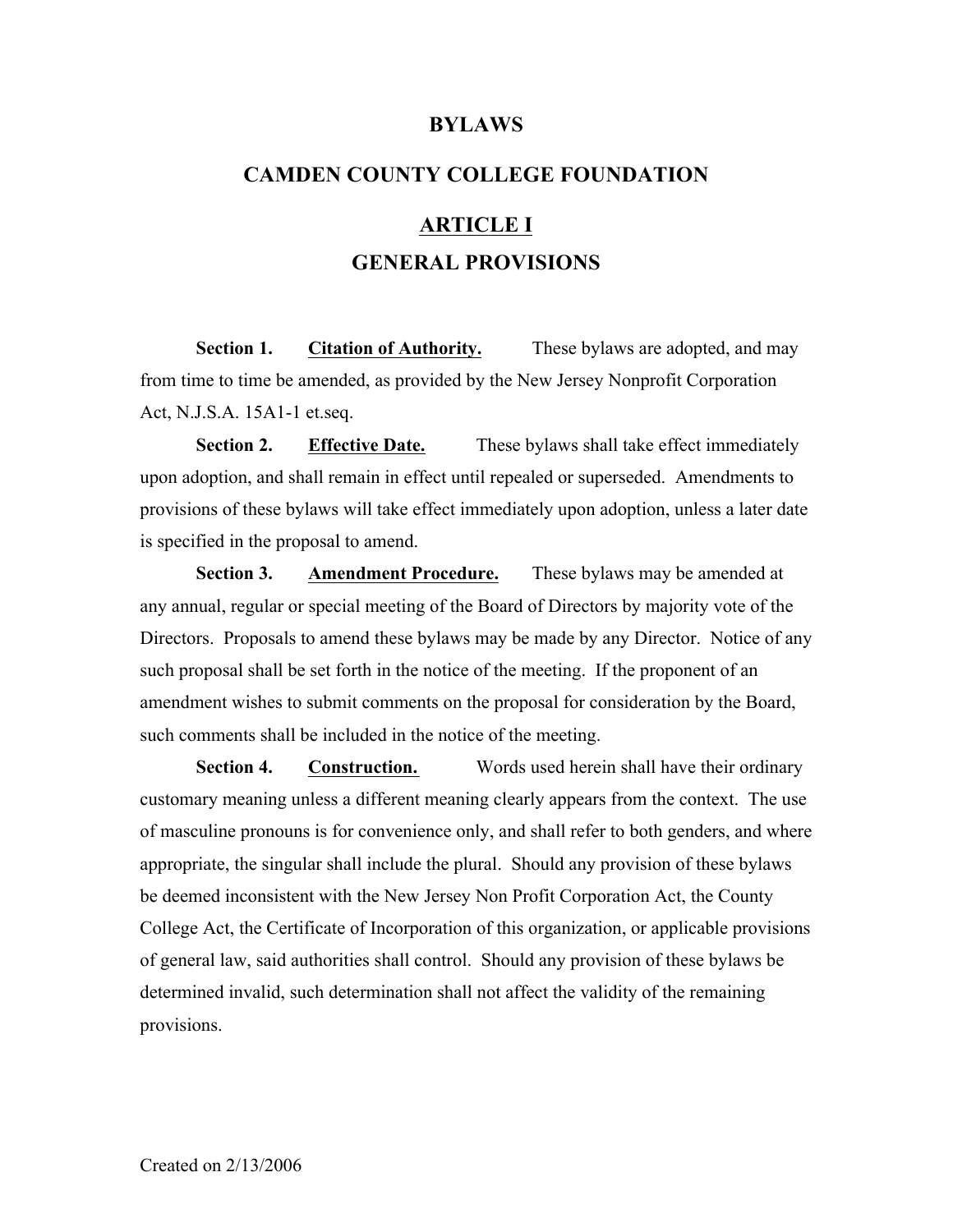# **ARTICLE II BOARD OF DIRECTORS**

**Section 1. Composition of the Board.** In accordance with the Articles of Incorporation, the Board of Directors shall be composed of between 9 and 25 members, which number shall be determined by the Board from time to time.

**Section 2. Election of the Board.** The Directors of the Foundation shall be elected in the following manner:

- a) The President of Camden County College shall be a Director;
- b) Three *(3)* members of the Board of Trustees of Camden County College, who shall be elected by the College Board of Trustees at their annual meeting or until their successors are duly elected and qualified.
- c) The balance shall be elected by majority vote from business, civic, scientific, cultural, educational, social, and professional leaders in the community. They shall serve for two-year terms.

**Section 3. Powers and Duties of the Board.** The Board of Directors shall have and exercise those powers and duties conferred by the New Jersey Nonprofit Corporation Act, by the Foundation's Certificate of Incorporation, as amended, as well as by general law. It shall manage the property, affairs, business and concerns of the Foundation.

**Section 4. Executive Committee.** The four officers (Chairperson, Vice Chairperson, Treasurer, and Secretary) serve as members of the Executive Committee. The President of Camden County College will serve as an ex officio member of the Executive Committee as will the Executive Director. Except for the power to amend the articles of incorporation and bylaws, and subject to the direction and control of the full Board, the Executive Committee shall have all the powers and authority of the Board of Directors in the intervals between meetings of the Board of Directors or at the call of the Chairperson as its workload requires. A majority of the Executive Committee shall constitute a quorum.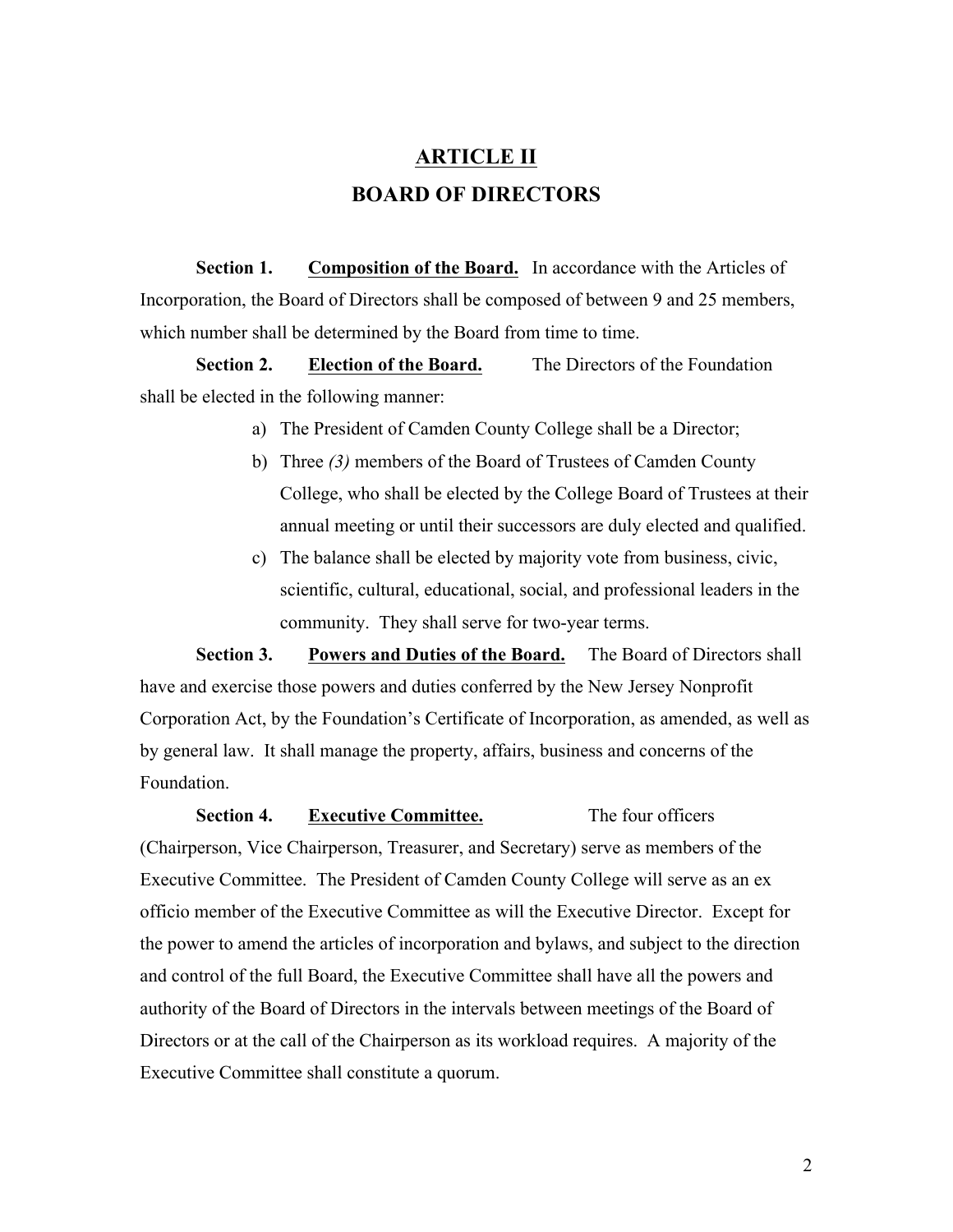**Section 5. Standing Committees.** The standing committees of the Foundation shall be: The Executive Committee and the Finance/Investment Committee.

**Section 6. Finance/Investment Committee.** The Treasurer is the chair of the Finance/Investment Committee. The Committee is responsible for developing and reviewing: fiscal procedures, investment activities, and annual budget with staff and other board members. The Board must approve the budget and all expenditures must be within the budget. The fiscal year shall be July 1 through June 30. Annual reports are to be submitted to the Board showing income and expenditures. The financial records of the organization are public information and shall be made available to the Board and the public.

**Section 7. Ad Hoc Committees.** Whenever it shall appear advisable, the Chairperson may appoint an Ad Hoc Committee for such terms as may be desired, and may assign to it such duties as may be appropriate.

**Section 8. Indemnification of Directors.** The Foundation shall indemnify all Directors from and against all liability expenses (including attorneys' fees) judgment costs, and amounts paid in settlement, actually and reasonably incurred by them in connection with any action, suit or proceeding to which they may have become a party by reason of their being or having been a Director of the Foundation, provided that such Director acted in good faith, within the scope of his authority, and in a manner that he reasonably believed to be in the best interest of the Foundation.

**Section 9. Limitation of Liability.** In the absence of fraud or bad faith, no Director shall be personally liable for the debts, obligations or liabilities of the Foundation.

### **ARTICLE III BOARD MEETINGS**

**Section 1. Regular, Special, and Annual Meetings.** The Board of Directors shall meet at such times and places as it deems advisable to transact its business, including the adoption of policies, commitment of funds, delegation of duties to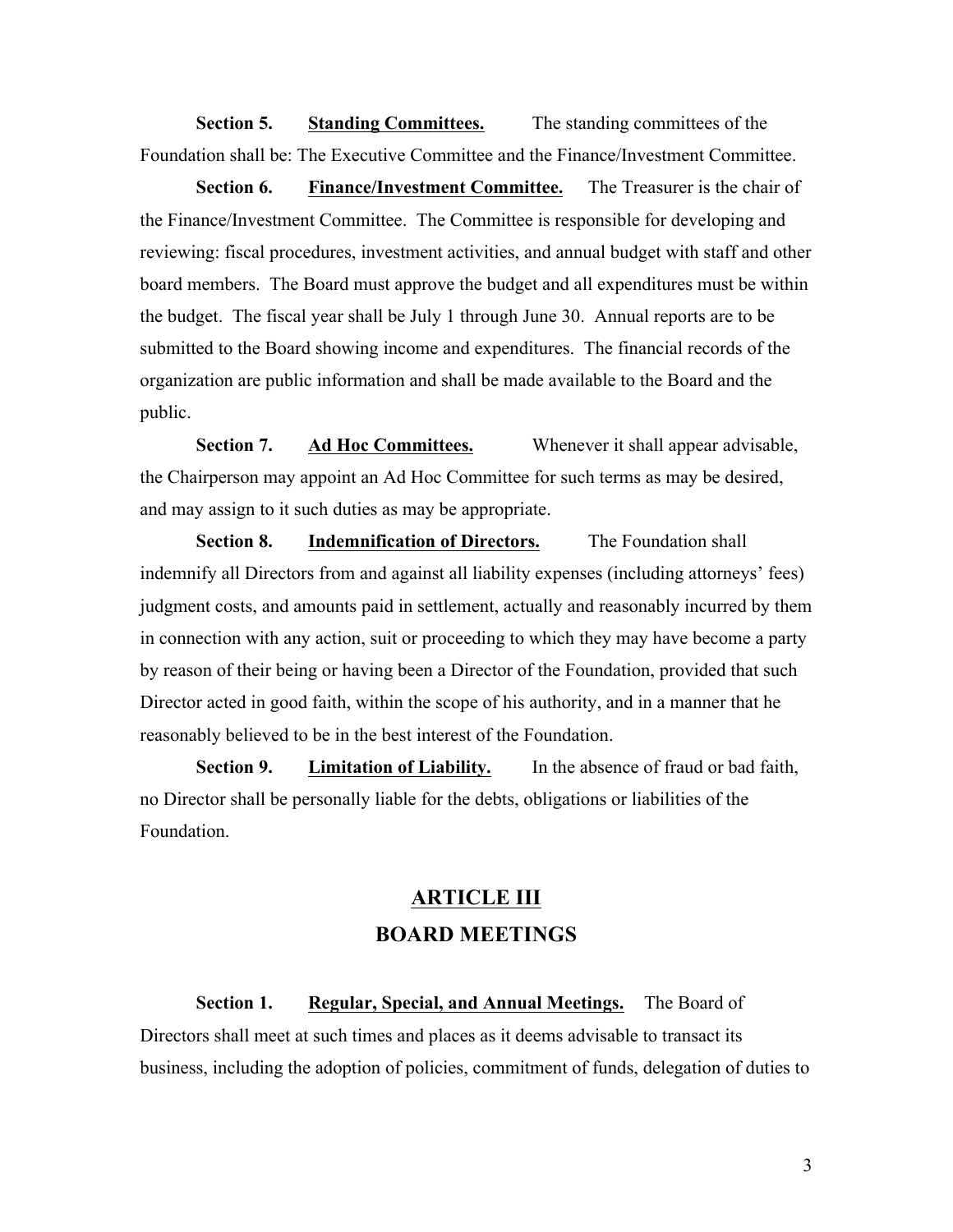officers and employees, and any other action necessary or proper to carry out Foundation purposes.

- a) Regular meetings of the Board shall be held at least quarterly, on a schedule to be determined at the annual meeting.
- b) Special meetings may be called by the Chairperson, or by written request of any three Directors.
- c) An annual meeting of the Board shall be held for the purpose of electing Directors and officers of the Foundation for the following year, presenting the Annual Report, and transacting any other necessary or proper business.

**Section 2. Notice of Meetings.** An official board meeting requires that each board member have written notice at least two weeks in advance.

**Section 3. Quorum.** A simple majority shall constitute a quorum for the transaction of business. No business shall be transacted without a quorum being present. Except as otherwise specified in these bylaws, the act of a majority of Directors attending any meeting of the Board of Directors shall be the act of the Board. In the event that a quorum is not present, the Chairperson may call the roll and declare the meeting adjourned.

**Section 4. Annual Report.** The Chairperson shall present at the Annual Meeting of the Foundation, an Annual Report, verified by the Treasurer, or by a majority of the Directors, showing the whole amount of real and personal property owned by the Foundation, where located, and where and how invested; the amount and nature of the property acquired during the year immediately preceding the date of the report, and the manner of acquisition; the amount applied, appropriated, or expended during the year immediately preceding such date, and the purposes, objects, or persons to or for which such applications, appropriations or expenditures were made; and the names and places of residence of all Directors of the Foundation during such year. The annual report shall be a public record, filed with the records of the Foundation and an abstract thereof entered in the minutes of the Annual Meeting. In addition, a summary of the Annual Report will be prepared for public distribution.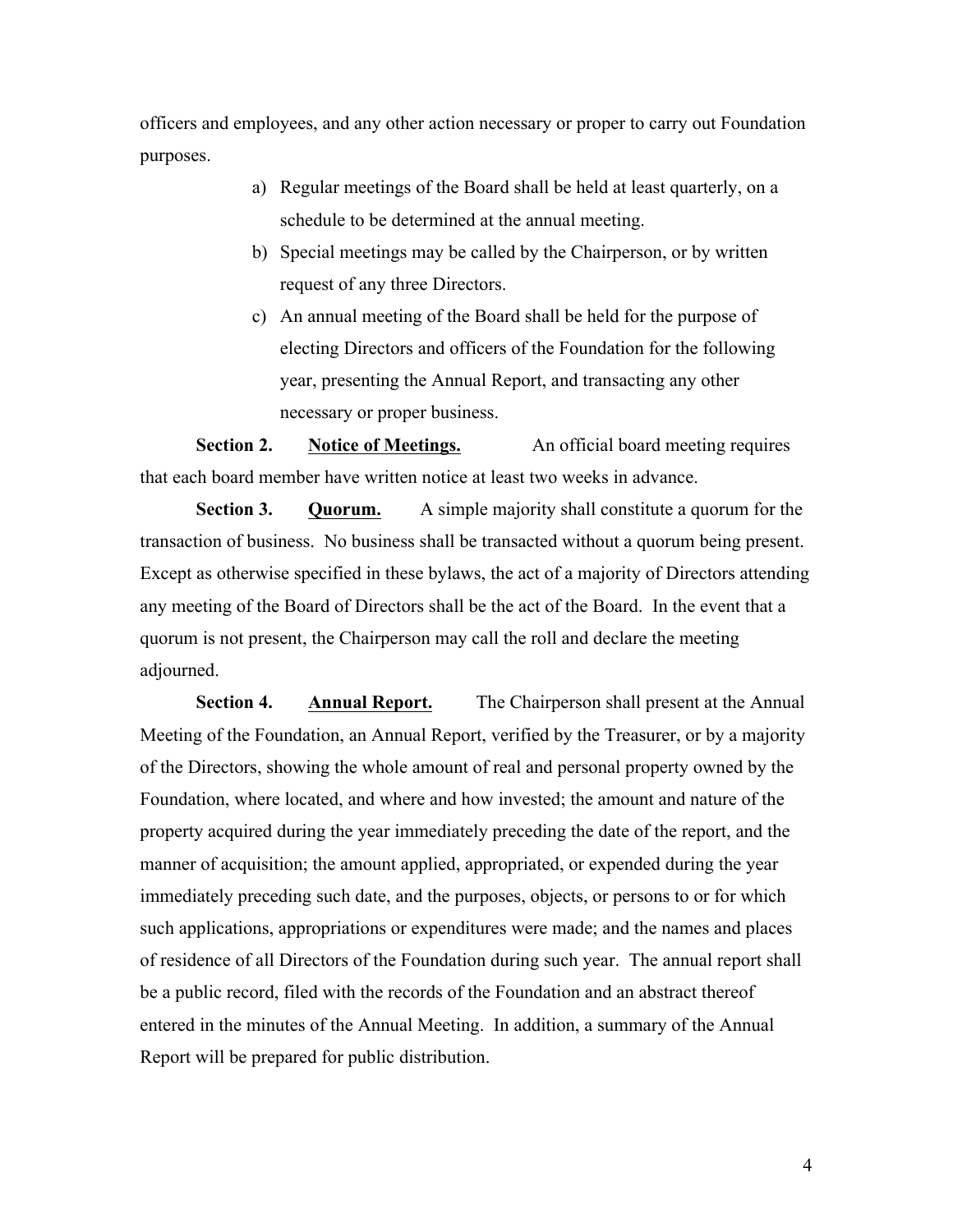**Section 5. Teleconference Meeting.** Any or all Directors may participate in a meeting of the Board or a committee of the Board by means of conference telephone or other communication by which all persons participating in the meeting are able to hear each other.

**Section 6. Voting.** Voting shall not be by proxy. Unless otherwise specifically required by these bylaws, all actions shall be taken by majority vote of those Directors present at the meeting or participating via teleconference. Voting shall be by formal motion made and seconded or by informal consensus provided that the question being decided is clearly understood and expressed.

**Section 7. Minutes.** Minutes of each meeting shall be kept by the Recording Secretary and shall include a fair summary of every action taken. Minutes of each meeting shall be presented at the next meeting for review, either orally or in writing, and may be declared approved as presented or as corrected, as the case may be, by the Chairperson after such review.

**Section 8. Robert's Rules of Order.** Where the New Jersey Nonprofit Corporation Act, the Certificate of Incorporation, or these bylaws make no specific provision, the latest edition of "Robert's Rules of Order" shall govern the conduct of Board meetings.

**Section 9. Parliamentary Authority.** A Parliamentarian may be appointed by the Chairperson to hold office for up to three years. The duties of the Parliamentarian shall be (a) to advise the Chairperson on parliamentary procedure, and (b) to serve as Parliamentarian for the meetings of the Camden County College Foundation. The Parliamentarian may be asked to serve as a consultant to any standing or special committee. The Parliamentarian may be re-appointed.

### **ARTICLE IV OFFICERS**

**Section 1. Designation of Officers.** The Officers of the Foundation shall be Chairperson, Vice-Chairperson, Executive Director (ex-officio), Secretary, and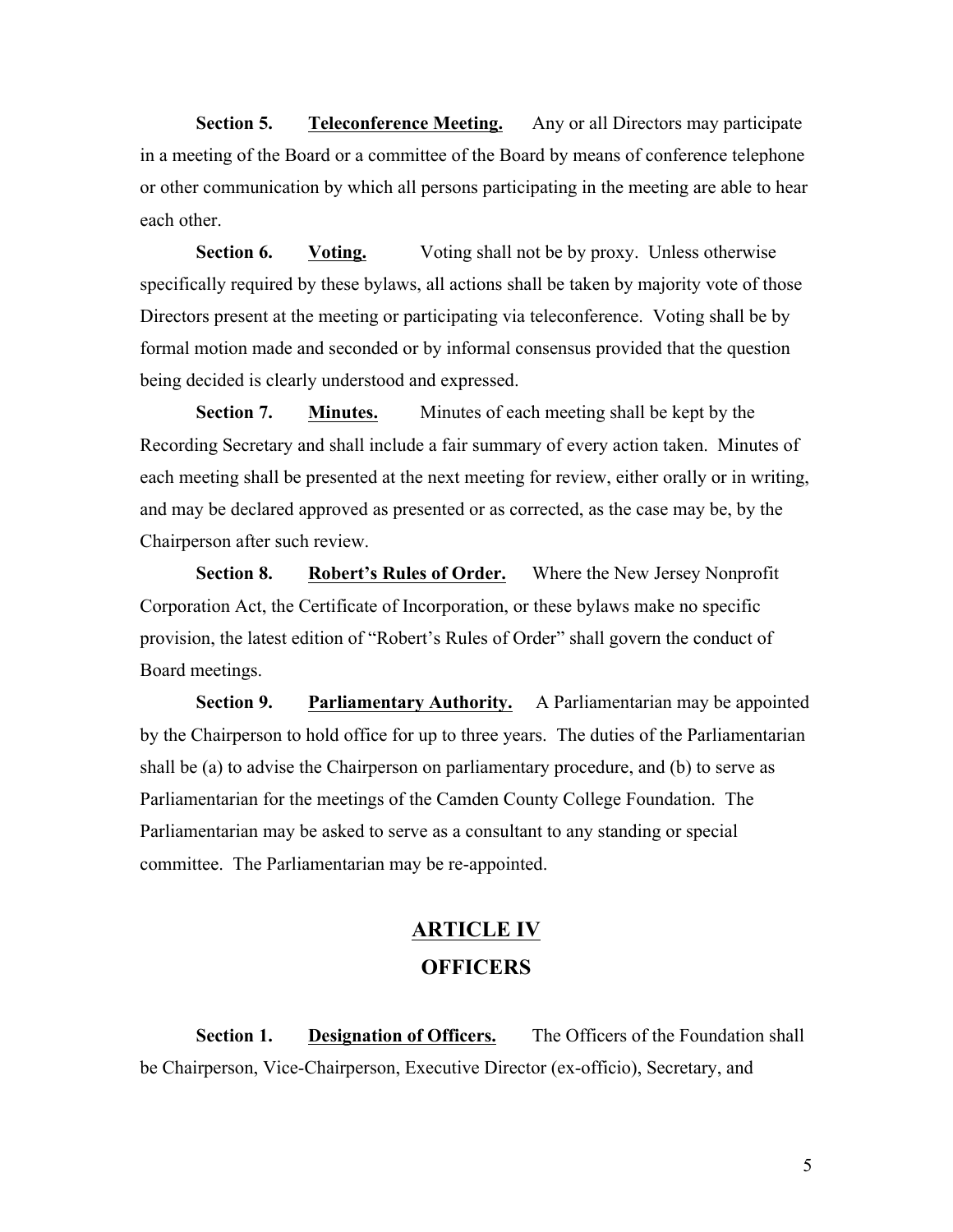Treasurer, and such other officers as may be elected or appointed from among the Directors of the Foundation in accordance with the provisions of this Article.

**Section 2. Election or Appointment.** Term of Office – The Officers of the Foundation shall be elected or appointed annually by the Board of Directors at the regular Annual Meeting. If the elections shall not be held at such meeting, such election shall be held as soon thereafter as it conveniently may be. Each such officer shall hold office until his successor shall have been duly elected and been qualified.

**Section 3. Removal.** Any officer elected or appointed by the Board of Directors may be removed by the Board of Directors whenever in its judgment the best interest of the Foundation would be served thereby.

**Section 4. Vacancies.** A vacancy in any office because of death, resignation, removal, disqualification or otherwise may be filled by the Board of Directors from among their number for the unexpired term.

**Section 5. Chairperson.** The Board of Directors shall select one of their number as Chairperson of the Foundation. The Chairperson shall be the principal executive officer of the Foundation and shall supervise and control its business affairs. He/she may sign, with the Secretary or any other proper officer of the Foundation, including Executive Director, authorized by the Board of Directors, any deeds, mortgages, bonds, contracts, checks, or other instruments which the Board of Directors has authorized to be executed, except in cases where the signing and execution thereof shall be expressly delegated by the Board of Directors, these bylaws, or by statute to some other officer or agent of the Foundation; and in general, shall perform all duties incident to the Office of Chairperson and such other duties as may be prescribed by the Board of Directors from time to time. At the Annual Meeting of the Foundation, the Chairperson shall give the Annual Report and such additional information as may be necessary to constitute a brief resume of the Foundation's activities during the previous year. The Chairperson shall appoint the chairs of all committees, and the members of all committees.

**Section 6. Vice-Chairperson.** The Board of Directors shall elect one of their number as Vice-Chairperson of the Foundation. In the absence of the Chairperson, or in the event of his inability or refusal to act, a Vice-Chairperson shall perform the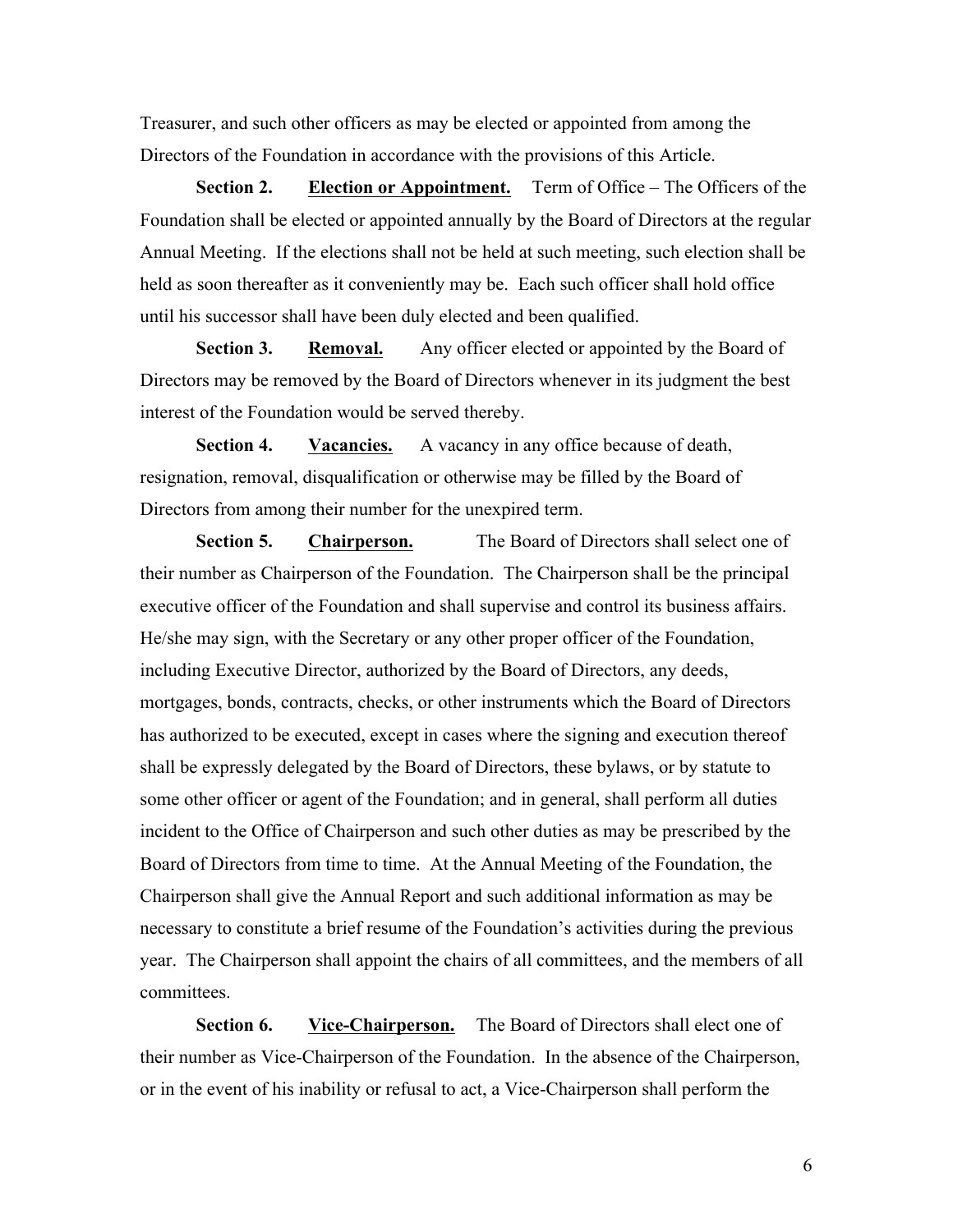duties of the Chairperson, and when so acting, shall have all the power of and be subject to all the restriction upon the Chairperson. Vice-Chairperson shall perform such other duties as from time to time may be assigned to him by the Chairperson or the Board of Directors.

**Section 7. Treasurer.** The Board of Directors shall select one of their number as Treasurer of the Foundation. Treasurer shall have authority, with any other proper officer of the Foundation including the Executive Director, authorized by the Board of Directors, to sign checks of the Foundation; and shall perform all the duties usually and customarily performed by one holding the Office of Treasurer, as well as such other duties as from time to time may be assigned by the Chairperson or the Board of Directors. The Treasurer will review the financial transactions of the Foundation on a monthly basis.

**Section 8. Secretary.** The Board of Directors shall select one of their number as Secretary of the Foundation. The Secretary of the Foundation shall have the authority to perform all duties incident to the Office of Secretary.

**Section 9. Recording Secretary.** The Recording Secretary shall keep the minutes of the meeting of the Board of Directors in one or more books provided for that purpose; but will not be a member of the Board of Directors, see that all notices are duly given in accordance with these bylaws, or as required by law; be custodian of the corporate records and of the seal of the Foundation and see that the seal of the Foundation is affixed to all documents, the execution of which on behalf of the Foundation under its seal is duly authorized in accordance with the provisions of the bylaws; keep a register of the post office address of each member which shall be furnished to the Secretary by each member; manage the day-to-day affairs of the Corporation subject to supervision of the Chairperson or Executive Director and subject to the approval of the Board of Directors.

**Section 10.** Compensation Fiduciary Bond. No officer shall receive compensation from the Foundation for services performed, but officers shall be entitled to reimbursement for reasonable and necessary expenses incurred in the performance of their official duties. A blanket fiduciary bond covering the financial acts of all officers, directors, and those entrusted with the handling of funds or property of the Foundation shall be provided for by the Board of Directors.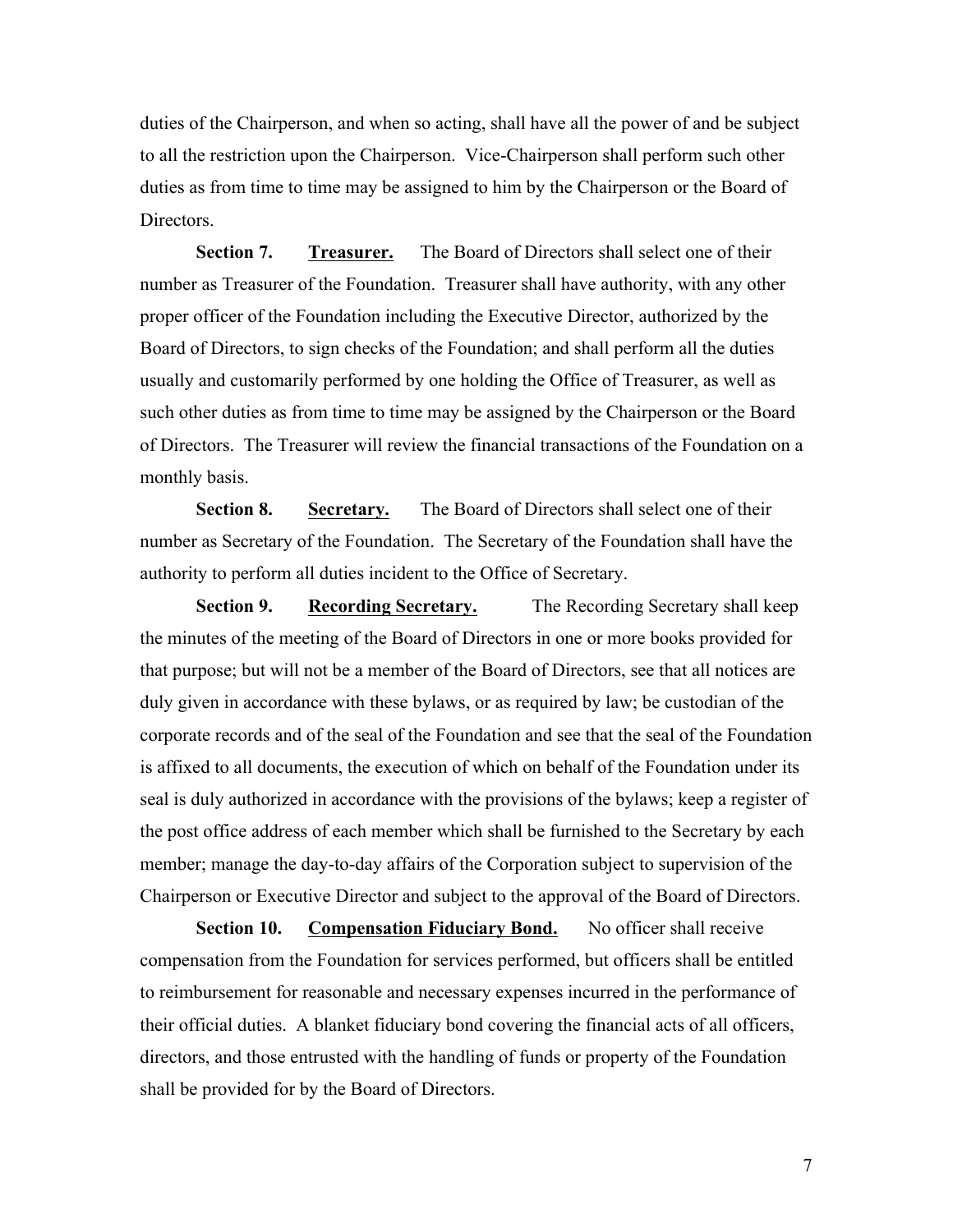## **ARTICLE V ASSETS AND FUNDS**

**Section 1. Exclusive Ownership.** All assets and funds of the Foundation shall be owned exclusively by the Foundation.

**Section 2. Disposition.** All funds of the Foundation shall be deposited in an account or accounts in the name of the Foundation in a bank or banks designated by the Board of Directors and shall be invested or reinvested as provided herein. Funds shall be expended only to advance the purposes and to pay the proper expenses of the Foundation as lawfully authorized by the Board of Directors. Fund withdrawals from such bank account or accounts shall require the signatures of any proper officer of the Foundation, including Executive Director, authorized by the Board of Directors. Those withdrawals over \$499.99 require two signatures from among any proper officer of the Foundation, including Executive Director, authorized by the Board of Directors.

**Section 3. Investment.** Subject to the limitations and conditions contained in any gift, devise or bequest, the Foundation may invest its funds in such mortgages, bonds, debentures, shares of preferred and common stock and other securities, property, and any other legal investments as the Board of Directors shall deem advisable.

**Section 4. Financial Agent.** The Board of Directors may appoint a financial agent or agents to represent and advise the Foundation in the investment of its funds.

### **ARTICLE VI RESTRICTIONS**

**Section 1. Legislative and Political Activities.** Subject to the limitations as set forth in the Internal Revenue Code as amended, no more than an insubstantial part of the activities of the Foundation shall consist of attempting to influence legislation by propaganda or otherwise. Nor shall the Foundation directly or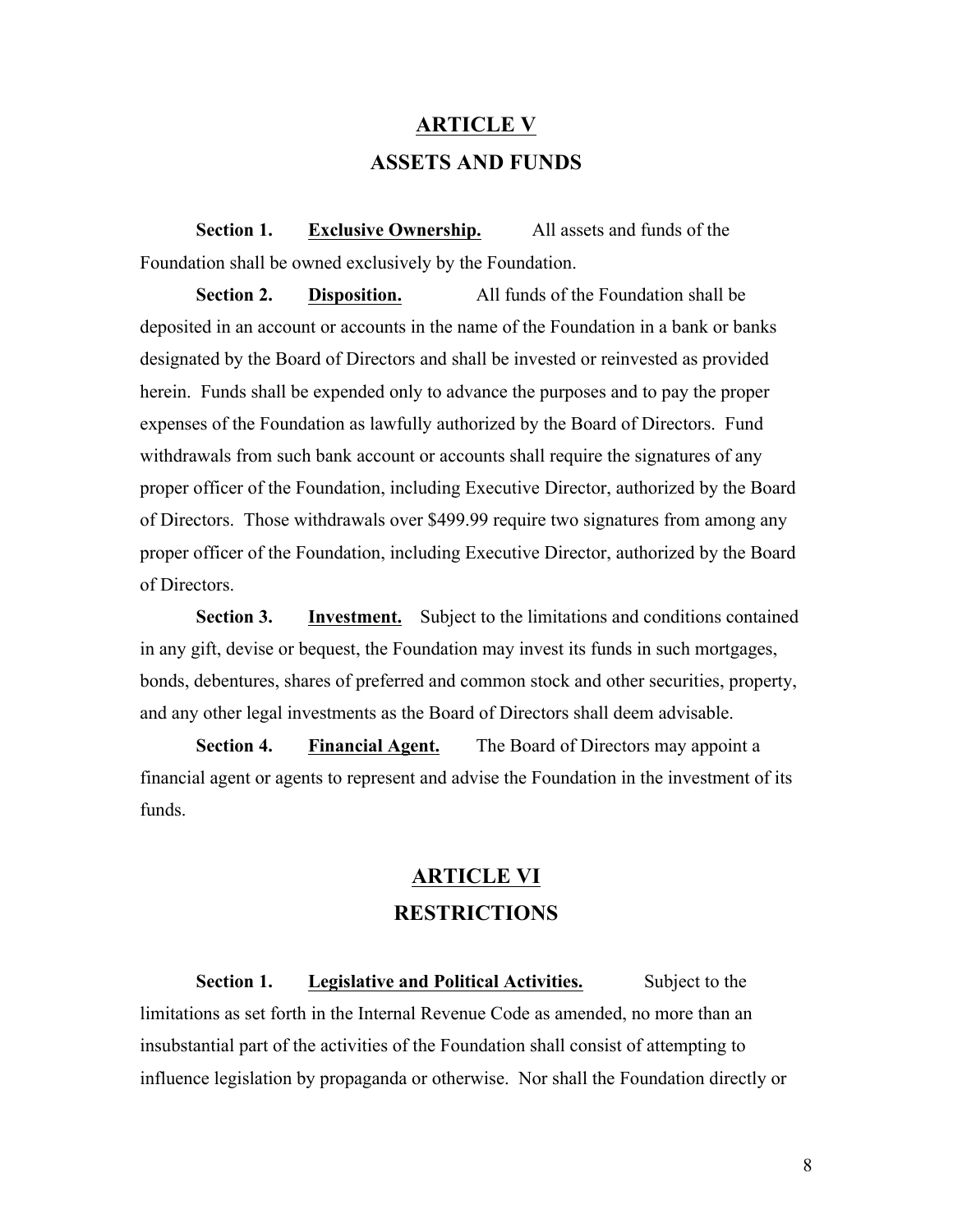indirectly participate in, or intervene in (including the publishing or distributing of statements), and political campaign on behalf of or in opposition to any candidate for public office.

**Section 2. Prohibited Transactions.** The Foundation shall not engage in any of the prohibited transactions described in Section 501(c) of the Internal Revenue Code, as amended.

**Section 3. Accumulation of Income.** The Foundation shall not unreasonably accumulate income within the meaning of Section 504 of the Internal Revenue Code, as amended.

**Section 4. Trade or Business.** The Foundation shall not be operated for the primary purpose of carrying on an unrelated trade or business as defined in Section 513 of the Internal Revenue Code, as amended.

**Section 5. Distribution of Earnings.** No part of the net earnings of the Foundation shall inure to the benefit of any private shareholder or individual within the meaning of Section 501(c)(3) of the Internal Revenue Code, as amended.

**Section 6. Compensation.** No salary shall be paid to any member of the Board of Directors from Foundation resources.

**Section 7. Public Purpose.** The Foundation is organized to serve public interest. Accordingly, it shall not be operated for the benefit of private interests, including the interest of contributors to the Foundation.

#### **ARTICLE VII**

#### **EXECUTIVE DIRECTOR**

**Section 1. Executive Director.** The Executive Director shall work directly with the Chairperson of the Foundation in the operation of the Foundation. He/she shall be directly responsible for all administrative and management activities of the Foundation and supervision of appropriate staff members. The Executive Director shall meet with the Chairpersons of the various Foundation committees to develop goals and strategies for the committees. He/She shall be a non-voting member of the Executive Committee, and shall meet with the Executive Committee to develop goals and objectives for the